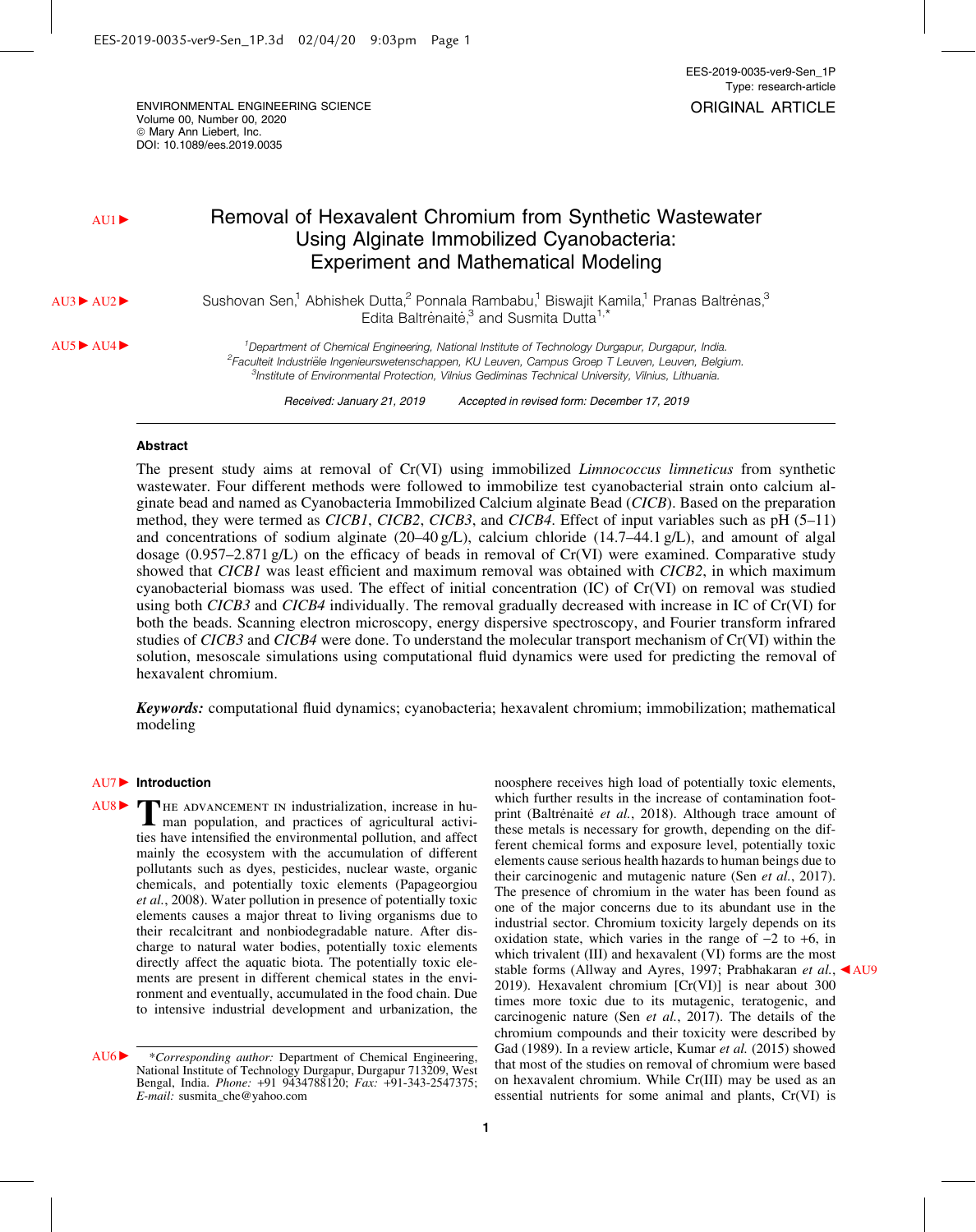carcinogenic in nature. Thus, most of the researchers are interested in removal of Cr(VI) or reduction of it into Cr(III) (Ma *et al.*, 2019). The sources of Cr include effluents from different industries such as dyeing, paint, wood processing, mining, metal cleaning, leather tanning, electroplating, and textile industries. As for example, Chhikara and Dhankhar (2008) reported the concentration of Cr(VI) in the electroplating industry effluent as 117 mg/L. According to WHO guidelines, the extreme allowable limit of Cr(VI) in drinking water is 0.05 mg/L, whereas EPA limits the total Cr level in drinking water to 100  $\mu$ g/L (Gupta and Rastogi, 2009). Thus, proper treatment of Cr laden wastewater is mandatory to reduce its concentration below the permissible limit.

Several research groups used several techniques for removal of Cr from wastewater over last few decades. Among them, the most popular and conventional techniques are membrane separation, solvent extraction, chemical precipitation, ion exchange (Ahalya *et al.*, 2003; Ahluwalia and Goyal, 2007; Mukherjee *et al.*, 2013). Usage of biochar in removal of pollutants may be an alternative method (Glaser *et al.*, 2017). However, the limitations of using these processes are high chemical or energy requirements, high cost of operation, and the formation of secondary pollutants. Further, the efficiency turns out to be very low when the Cr concentration in the solution is below 100 mg/L (Anjana *et al.*, 2007). As a polishing step, researches are now tending toward biological treatment process that has gained a great attention to treat the wastewater in an efficient manner due to its numerous benefits over traditional conventional techniques. Removal of pollutants through bioremediants is a two-step process, biosorption and bioaccumulation. In biosorption, the uptake of pollutants occurs only in the cell wall and considered as a metabolism independent process, whereas, the intracellular uptake of pollutants takes place in bioaccumulation, which is a metabolically active process and restricted to living cells only (Dutta *et al.*, 2016; Hu *et al.*, 2019). The main advantages of biological removal over any other methods are low cost of operation, environment friendly nature, and high effectiveness in low metal concentration solution. Microorganism such as bacteria, fungi, yeasts, and so on are capable of removing pollutants from wastewater and polluted air (Baltrenas et al., 2016), but cyanobacteria have some additional advantages over others due to their higher surface area and mucilage volume with better binding affinity and requirements of simple nutrients (Sen *et al.*, 2017). Several functional groups such as carboxyl, sulfate, amino, and amido present in algal or cyanobacterial cell attract the potentially toxic ions and quarantine within the cell (Bayramoğlu et al., 2006). Living, dead, and immobilized biomass of cyanobacteria can effectively be used in remediation process (Kumar *et al.*, 2015).

Literature review shows that immobilized cell systems have several advantages such as easy separation of cells, provision of getting high cell concentration, suitable microenvironmental conditions, and elimination of cell washout problem at high dilution rates and improve chemical stability (Hu *et al.*, 2016, 2017). Immobilization on some suitable matrix such as a form of bead has been proved to be useful to combat pollution due to its porous characteristics, rigidity, and higher mechanical strength. Further, through desorption, the metal can be recovered from the loaded beads which minimizes the potential of environmental contamination

(Bayramoğlu et al., 2006). Alginate, being commercially available as sodium salt of alginic acid at low cost, may be converted into a hydrogel via cross-linking with divalent calcium ions, where each divalent metal ion binds to two carboxyl groups as adjacent alginate molecules (Szekalska *et al.*, 2016). As a skeletal component of marine algae, it has the property of being strong and at the same time flexible (Chatterjee *et al.*, 2015). Some advantages of alginate beads are biodegradability, hydrophilicity, presence of carboxyl groups, and natural origin (Eroglu *et al.*, 2015). Alginate has also been used for many biomedical applications due to its biocompatibility, low toxicity, relatively low cost, and mild gelation by the addition of divalent cations such as  $Ca^{2+}$ . Due to such advantages, Ca-alginate is used as matrix for immobilization of bacterial cells, enzymes, and so on (Chatterjee *et al.*, 2015; Ontañon *et al.*, 2017). Again, the removal operation in a continuous packed bed reactor using microorganism immobilized calcium alginate bead as packing material would be a better approach to treat the wastewater effectively (Migahed *et al.*, 2017). Several researchers used microorganism immobilized calcium alginate bead to remove heavy metals from wastewater (Cataldo *et al.*, 2016; Wang *et al.*, 2016, 2017). In a review article, De-Bashan and Bashan (2010) illustrated the synergistic effect of microalgae and calcium alginate. They showed that immobilization of microalgae in alginate beads had significantly increased the chlorophyll, carotenoids, dry weight, and lipid contents during the stationary and resting growth phases, compared to free-living cells. Further, photosynthesis had also been enhanced compared to free cells (De-Basan and Basan, 2010). Thus, the practical application of cyanobacteria immobilized calcium alginate bead (*CICB*) for the removal of Cr(VI) can be considered as a promising technique. Although there are several advantages of using Ca-alginate as immobilization matrix for microorganisms or enzymes, the usage of immobilized beads instead of free-living strain increases the cost of chemical for immobilization. It is found from the literature that under metal stressed condition, algae and/or cyanobacteria can accumulate higher lipid content and from the extracted lipid, biodiesel can be produced through transesterification (Markou and Nerantzis, 2013). Apart from lipid, other biomolecules such as protein and carbohydrate of biomass can be used for production of other value added products (Upendar *et al.*, 2018). For free cyanobacterial cell, these value added products can be extracted easily from the biomass after the removal of pollutants, while the extraction of such products from immobilized cells is a technically challenged task. Further, the increase in mass transfer resistance and thereby, reduction in rate of metal uptake owing to immobilization of cells is an added disadvantage of such process. Keeping all these aspects in consideration, a comprehensive study comprising of preparation of immobilized cell system, characterization, kinetic study, and state-space representation using computational fluid dynamics (CFD) modeling to predict removal of Cr(VI), which has hardly been seen in literature, has been reported in the present article. Many researchers have studied the removal of Cr(VI) using algal biomass, but the implementation of COMSOL Multiphysics to predict the concentration at different time is quite terse. The present study highlights the removal of Cr(VI) from synthetic wastewater by *Limnococcus limneticus*, a cyanobacterial species, immobilized on calcium alginate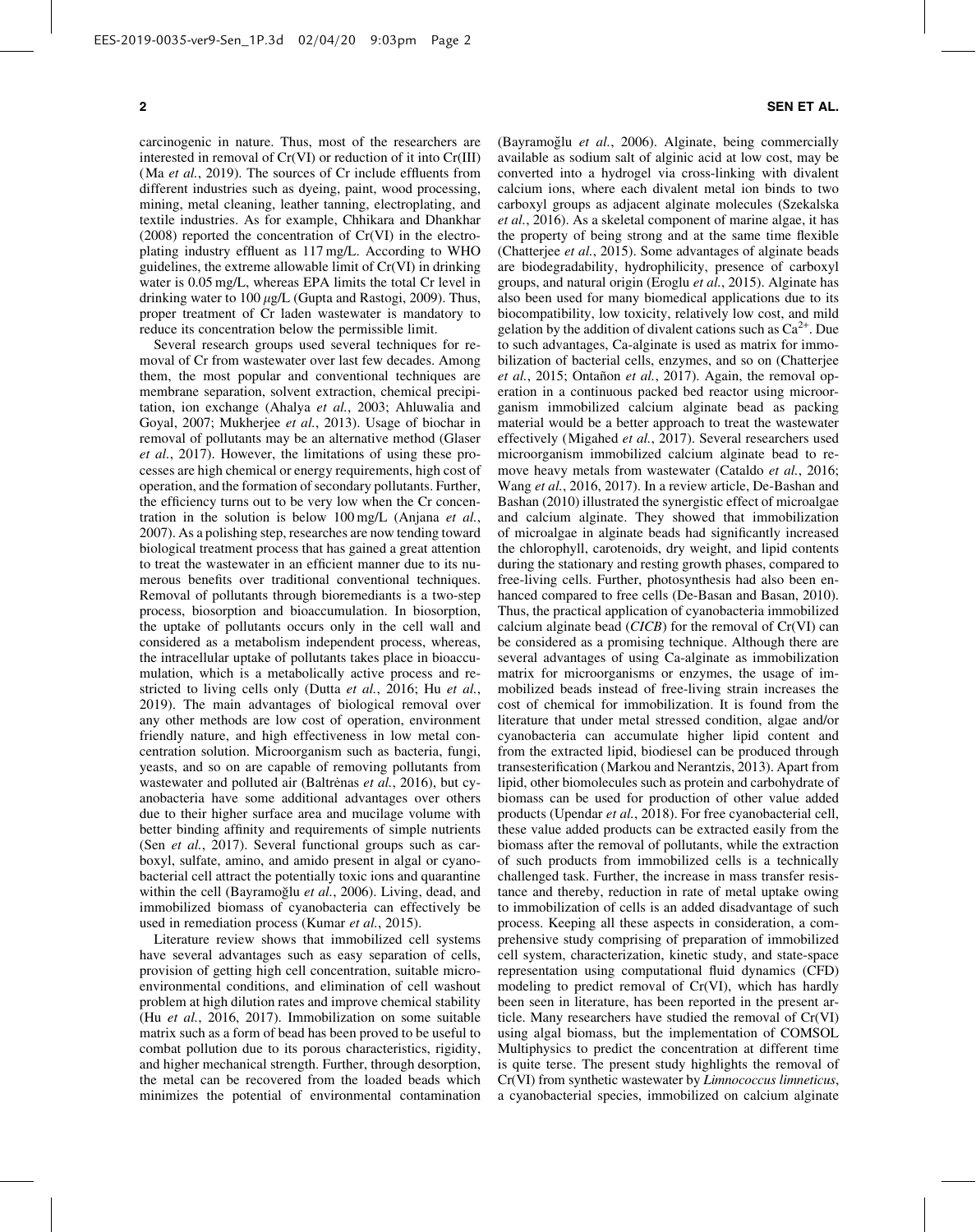following the four different methods. The effects of initial concentration (IC) of calcium chloride, sodium alginate, pH, and biomass on removal of Cr(VI) were studied and the optimum values of these parameters were determined. Finally, state-space modeling has been used to predict the removal of Cr(VI).

#### Experimental Protocols

All the chemicals used in the present study were of Analytical Reagent grade and purchased from Merck, India. All the experiments were performed in triplicate and the mean data with standard deviation values were reported.

# Collection, identification, and culture of cyanobacterial strain

The test strain was collected from the East Kolkata Wetland (EKW), a Ramsar Site as per 2002 convention, consisting of multifunctional wetland ecosystem. It comprises of sewage fed fisheries and small agricultural plots. The EKW nurtures the world's largest wastewater fed aquaculture system. Thus the microalgal strains obtained from such wastewater are resistant to pollutants (Sen *et al.*, 2018). The details of collection, separation, and identification were reported by Sen *et al.* (2018). The strain was identified as *L. limneticus*. Finally, the identified strain was grown in pure sterile BG-11 media for laboratory culture inside an algal incubator maintained at temperature of  $25^{\circ}$ C $\pm 2^{\circ}$ C with light/dark cycle (16 h/8 h) with light intensity of 2,500 Lux. Subcultures were maintained for every 15 days.

#### Immobilization of cyanobacteria in calcium alginate bead

Calcium alginate was selected as organic matrix for immobilization of cyanobacterial biomass. When sodium alginate is added to the aqueous solution of calcium salt, the calcium ions replace sodium ions and form insoluble calcium alginate compound. Four different methods were followed to immobilize test cyanobacterial strain onto calcium alginate bead.

#### Without BG 11 medium

The well-grown culture obtained after 15 days was used for the immobilization on calcium alginate bead. Specific volume (100 mL) of cyanobacterial culture was harvested by centrifugation at 5,000 rpm for 15 min. Sodium alginate solution was prepared by dissolving definite amount of sodium alginate in 100 mL of distilled water. Cell residue was mixed with 20 mL of autoclaved solution of sodium alginate. Later on, calcium chloride solution was prepared by dissolving requisite amount of  $CaCl<sub>2</sub>·2H<sub>2</sub>O$  in 1,000 mL of distilled water. The solution was then autoclaved. The cyanobacterial mixture was added drop by drop into  $CaCl<sub>2</sub>·2H<sub>2</sub>O$  solution using micro pipette at  $4^{\circ}C$  to form uniform size spherical beads ( $\sim$ 3 mm diameter) in the laminar chamber. The cyanobacterial beads were rinsed by sterile distilled water.

To get optimum condition for immobilization, the following experiment was carried out. First, the concentrations of sodium alginate (20, 30, and 40 g/L), calcium chloride (14.7, 29.4, and 44.1 g/L), algal biomass (0.957, 1.914, and 2.871 g/L), and pH (5, 7, 9, and 11) were varied individually. The ability to remove Cr(VI) was tested for beads prepared at each experimental condition and the corresponding condition at which maximum removal was obtained was considered as optimum. The beads produced at optimum condition following such method were termed as *CICB1*.

#### With BG-11 medium

In the next study, a new approach was tested for immobilization of cyanobacterial strain in calcium alginate bead. Two different weights of biomass such as 2.87 and 7 g/L were used separately. Initially, to confirm higher removal of  $Cr(VI)$ , higher algal biomass  $(7 g/L)$  was used. Later, the concentration of algal biomass (2.87 g/L), which was found to be optimum during preparation of *CICB1*, was chosen for preparation of immobilized cyanobacterial strain having lower concentration of biomass. Sodium alginate solution (20 g/L) was prepared by dissolving 2 g sodium alginate in 100 mL of distilled water. Cell residue was mixed with 20 mL of autoclaved solution of 20 g/L sodium alginate. Later, 40 mL sterile BG 11 medium was added to this mixture to yield a mixture of cyanobacterial suspension, sodium alginate, and BG-11 media.  $CaCl<sub>2</sub>·2H<sub>2</sub>O$  (29.4 g/L) was dissolved in 1,000 mL of distilled water and the solution was then autoclaved. The cyanobacterial cells in the mixture of sodium alginate and BG-11 was then dropped into 29.4 g/L  $CaCl<sub>2</sub>·2H<sub>2</sub>O$  solution aseptically using micro pipette at  $4^{\circ}C$ to form uniform-sized spherical beads ( $\sim$ 3 mm diameter). The algal beads were rinsed using sterile distilled water. The beads with higher algal biomass (7 g/L) were termed as *CICB2* and the beads with lower algal biomass (2.87 g/L) were termed as *CICB3*. They were tested for Cr(VI) removal independently. In the fourth method, 2 g sodium alginate solution was dissolved in 100 mL of BG-11 media. The concentration of cyanobacterial biomass (2.87 g/L), which was found to be optimum during preparation of *CICB1* was chosen to be used in such method. Cell residue was mixed with 20 mL of autoclaved solution of 20 g/L sodium alginate. Later, 40 mL sterile BG 11 medium was added in this mixture to yield a mixture of cyanobacterial cells, sodium-alginate and BG-11 media. The cyanobacterial mixture was then dropped into 29.4 g/L CaCl<sub>2</sub> $\cdot$  2H<sub>2</sub>O solution aseptically using micro pipette at 4°C to form uniform-sized spherical beads  $(\sim$ 3 mm of diameter). The cyanobacterial beads were rinsed using autoclaved distilled water. The beads produced following such method were termed as *CICB4*. To assess the role of cyanobacterial strain, control experiments were performed with the calcium alginate bead without cyanobacteria. The beads were prepared under identical conditions as mentioned above without immobilizing cyanobacteria. The glimpse of methods to prepare the alginate beads using different methods are shown in Table 1.  $\blacksquare$ 

#### Investigation of potential of beads for Cr(VI) removal

Stock solution of Cr(VI) (100 mg/L) was prepared by dissolving  $0.1414$  g of  $K_2Cr_2O_7$  in 500 mL distilled water. It was then diluted to 10 mg/L solution by adding requisite amount of distilled water. To study the efficacy of prepared beads, 50 mL of 10 mg/L Cr(VI) solution was contacted with 5 g of beads, prepared by any of the above four methods, in 100 mL of Erlenmeyer flask. The flasks were kept in an algal incubator under specified input conditions and were occasionally shaken manually. For *CICB1*, the removal of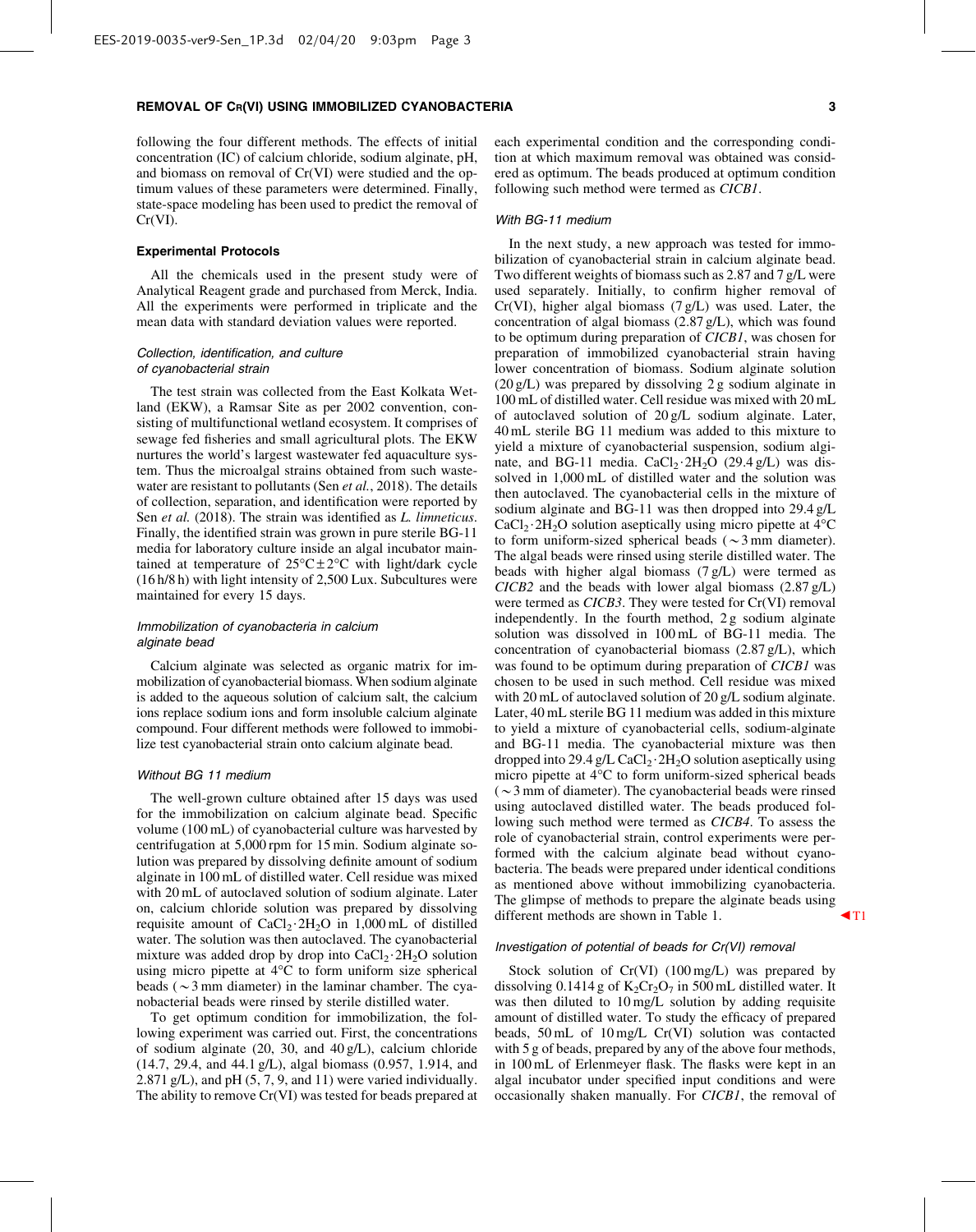| Types of bead     | Medium to prepare sodium<br><i>alginate solution</i> | Medium to prepare mixture of cell<br>suspension and sodium alginate | Cyanobacterial<br>dose(g/L) |
|-------------------|------------------------------------------------------|---------------------------------------------------------------------|-----------------------------|
| CICB 1            | Distilled water                                      | Distilled water                                                     | 2.87                        |
| CICB2             | Distilled water                                      | BG-11                                                               |                             |
| CICB <sub>3</sub> | Distilled water                                      | $BG-11$                                                             | 2.87                        |
| CICB4             | <b>BG-11</b>                                         | $BG-11$                                                             | 2.87                        |

Table 1. Methods of Preparation of Different Beads

*CICB*, Cyanobacteria Immobilized Calcium alginate Bead.

Cr(VI) was achieved within 1 h. Thus for *CICB1*, samples were collected after 1 h. However, a distinct increase in removal was observed with *CICB2*, *CICB3*, and *CICB4*. Experiments were run for 20 days and the samples were collected. From the collected samples, the beads were separated from solution by filtration and the solution was analyzed for residual Cr(VI) concentration using Atomic Absorption Spectrophotometer (Perkin-Elmer PinAAcle 900T). To examine the efficacy of *CICB*, removal of Cr(VI) using only alginate beads (abiotic control) and free cyanobacterial strain without immobilization (biotic control) were investigated under identical removal conditions.

#### Characterization of immobilized bead

SEM (scanning electron microscopy), EDS (energy dispersive spectroscopy), and FTIR (Fourier transform infrared) spectroscopy studies were performed to characterize the biosorbent with and without Cr loading conditions. SEM images of biosorbents, which were prepared following the same condition as that of *CICB3* and *CICB4* without using cyanobacterial cells, were taken using Scanning Electron Microscope (ZEISS) to acquire their topographical characteristics at desired magnification. Further, SEM images of *CICB3* and *CICB4* with and without Cr(VI) loading, were also taken. Analysis was done at working distance of 6 mm and acceleration voltage of 5 kV. EDS study (ZEISS) was performed to get elemental analysis of the *CICB3* and *CICB4* before and after treatment with Cr(VI). FTIR analyses of the samples were obtained using a Perkin-Elmer FTIR Spectrometer (IACS, Kolkata, India) for determination of functional groups with their stretching frequencies over the range of  $400-4,000 \text{ cm}^{-1}$  wavenumber.

The efficiency of the beads was estimated in terms of its stability and strength. To study the stability of the beads, they were kept under distilled water taken in a beaker, and the beaker was kept inside a refrigerator. Beads were collected after 1 week interval and the efficacies of beads in removal of Cr(VI) were judged. The strength of the beads was measured in terms of its hardness. To measure the hardness of the beads, compression test was done with increasing load over a bead sample and measured the stress of sample.

# Variation of removal of Cr(VI) with time for different IC of Cr(VI)

 $Cr(VI)$  solution (10 mg/L) was contacted with 5 g of each of *CICB2*, *CICB3*, and *CICB4* individually for 14 days to compare the efficiency of these beads. The volume of solution was kept 50 mL. After 14 days, the solution was analyzed for residual Cr(VI) concentrations.

To observe the variation of Cr(VI) removal with time, *CICB3* and *CICB4* were contacted with simulated solution of Cr(VI) for 20 days in a batch contactor. One input parameter such as IC (5, 10, and 15 mg/L) was varied. All the experiments were done in 250 mL of conical flask. The volume of solution and pH were kept 50 mL and 7, respectively. Samples were collected after 2 days interval and analyzed for residual Cr(VI) concentrations. The algal incubator was maintained at temperature of  $25^{\circ}$ C $\pm$ 2°C with light/dark cycle (16 h/8 h) with light intensity of 2,500 Lux.

#### Mathematical modeling

In the present study, a mathematical modeling using CFD has been implemented to assess the molecular transport mechanism of Cr(VI) within the solution. Model can predict the concentration profile of Cr(VI) with time, which can be validated with the experimental results. Normally, three basic conservation equations of mass, momentum, and energy conversation laws are considered for solving any practical problem. As the system is isothermal, no motion in the system makes the momentum and energy conversation laws undisturbed. So, a standard transient convective–diffusion mass transport equation is considered to study the experimental phenomena on removal of Cr(VI), and to solve such a phenomenon, the approach of CFD was used.

As the concentration changes with time, the unsteady state mass balance has been done here. The equation is represented as follows:

$$
\frac{\partial C^*}{\partial t} + \nabla \cdot (U^* C^*) = \nabla \cdot (D^* \nabla \cdot C^*) + S^* \tag{1}
$$

$$
S^* = -k_{ad}(C^* - C_e)
$$
 (2)

Accumulation term and convective mass transport term are the first and second terms, respectively, in the left hand side of Equation (1) while diffusive term and source term are in right hand side of Equation (1).

As,  $U^* = 0$  due to absence of agitation, Equation (1) reduces to:

$$
\frac{\partial C^*}{\partial t} = \nabla \cdot (D^* \nabla \cdot C^*) - k_{ad} (C^* - C_e)
$$
 (3)

The suggested model was based on some assumptions which are given below:

(1) The adsorbent bed was considered as a bunch of particles having equal size with uniform porosity.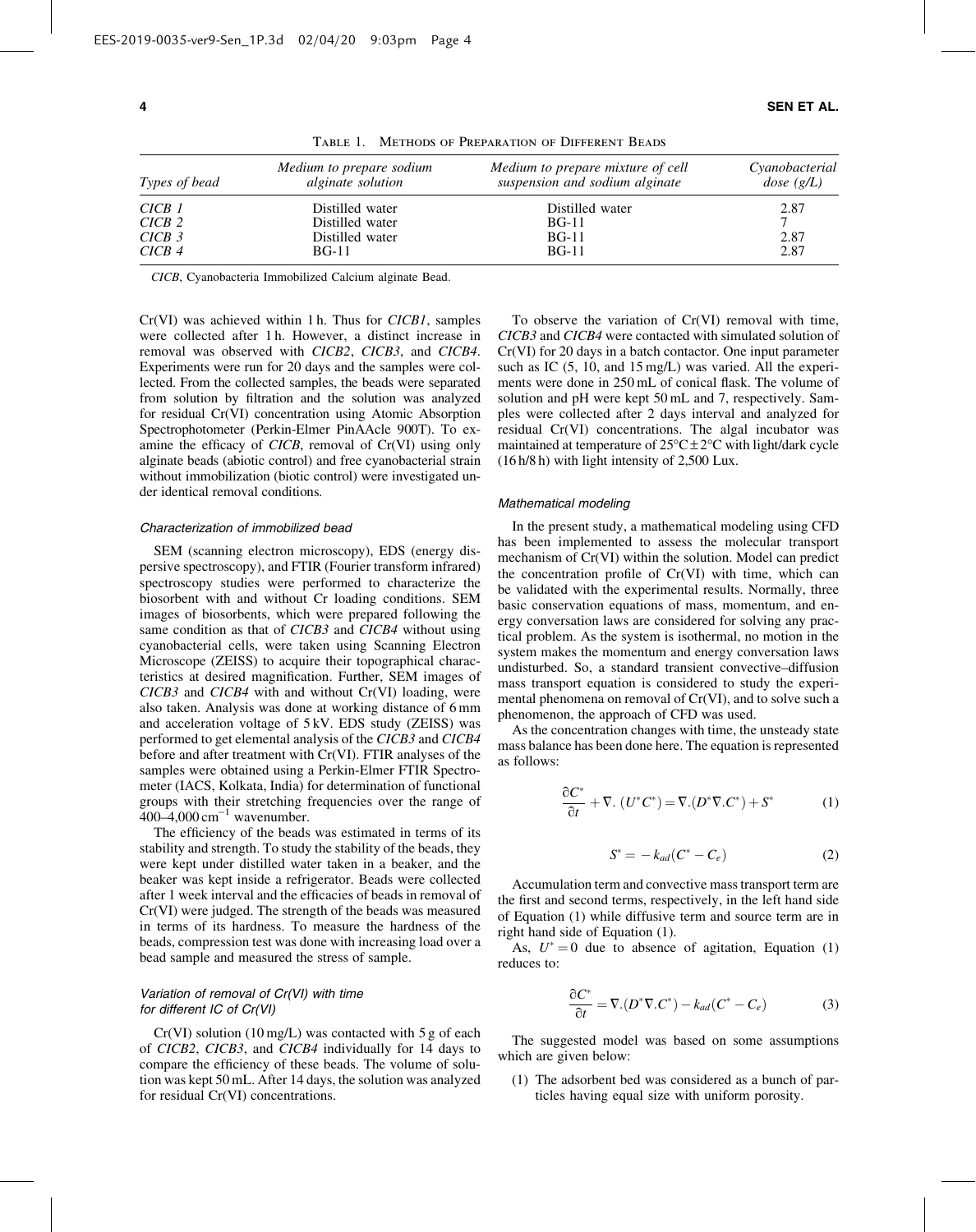- (2) An adsorbent bed was considered settled at the bottom and the system was stationary throughout the process.
- (3) Initially the adsorbent bed was free of Cr.
- (4) No convective mass transfer present in the system. Only mass transport resistance and biosorption resistance are present. Biosorption resistance was the dominant factor in this model.
- (5) The entire system was temperature and pressure independent, that is, isothermal and isobaric.
- (6) As convective velocity has been assumed as zero, there is no turbulence

First order bio-adsorption rate kinetics, boundary conditions, and fine mesh size were considered for developing and solving the model.

The values of  $D^*$  and  $k_{ad}$  were found by adjusting parameter method. Using the values of  $D^*$  and  $k_{ad}$ , concentration profiles with respect to time would be obtained from the nonlinear Equation (3). Thus, minimum number of model parameters  $(D^*$  and  $k_{ad}$ ), which are reliable and capable to explain the removal of Cr(VI) from the contaminant solution over a wide range of IC of Cr, was used to verify experimental results. For the model implementation, the finite difference commercial solver COMSOL Multiphysics (version 4.3a; COMSOL, Inc., Burlington, MA) solves the partial differential equations.

#### Statistical analysis

To analyze the difference between the equality of variance and mean values for the removal of Cr(VI), a paired-samples *F*-test and *t*-test (two-tailed) was performed. Statistical analysis was done by varying the IC of Cr(VI) from 5 to 15 mg/L, and the removal of Cr(VI) was analyzed for every 2 days. For statistical analysis, the confidence level was set as 0.05 and IBM SPSS Statistics 20.0 (IBM, Armonk, NY) was used.

#### Results and Discussion

# Growth study in normal BG-11 media

The variation of dry biomass content with time is shown in  $F1 \triangleright$  Fig. 1 when *L. limneticus* has been grown in BG-11 medium. From Fig. 1, it is seen that the lag phase exists for the duration of 0–2 days. During lag phase, cyanobacteria synthesize new enzymes and orienting the metabolite pathway for adaptation to new environment. Thus, growth during such period is very less (Sen *et al.*, 2017). Stationary phase starts after 14 days. In between, the log phase or exponential phase exists. Biomass has increased from  $0.0408 \pm 0.002$  g/L to  $0.4272 \pm 0.024$  g/L during log phase in the time course of 2–14 days. For the growth of cyanobacteria, some essential nutrients play a very important role. During log phase, the abundance of such essential nutrients facilitates the active growth of the strain, whereas after the active growth is over, lack of those nutrients causes no further growth of the strain (Sen *et al.*, 2017).

#### Characterization of immobilized bead

SEM of blank Ca-alginate bead, cyanobacteria immobilized alginate beads, and cyanobacteria immobilized bead after the treatment with Cr(VI) for both *CICB3* and *CICB4*



 $0.5$ 

FIG. 1. Growth study of the cyanobacterial strain in normal BG-11 media.

have been done and the micrograms are shown in Fig.  $2a-f$ ,  $\blacktriangleleft F2$ respectively. From Fig. 2a–f distinct differences in surface structure have been seen. SEM image of Ca-alginate bead without cyanobacterial biomass shows polymeric bead-like structure, whereas after algal immobilization, a smoothening effect is seen and size has also been enlarged. After treatment with Cr(VI), the smoothening effect is even more, which indicates the binding of Cr(VI) onto the treated alginate beads. Such smoothness of the surface may be due to the binding of Cr(VI) onto the alginate beads that makes the surface less coarser than its original form. SEM studies were performed by several researchers during the removal of pollutants using alginate immobilized beads (Cataldo *et al.*, 2016; Wang *et al.*, 2016, 2017). Cataldo *et al.* (2016) showed that before treatment, the surface of the beads were smooth, whereas a shrinkage of the beads was observed at high metal ion concentration for the treated bead. Wang *et al.* (2016) observed from the SEM study that for the treated beads, the metal ions distributed homogeneously over the entire surface. In another study Wang *et al.* (2017) observed a pore-like structure of the beads after being contacted with metal ions. The EDS spectra of the four samples have been done. EDS spectra of untreated and treated *CICB3* and *CICB4* have been shown in Fig. 2g–j, respectively. Tables 2 and 3 give a com- $\blacktriangleleft$ T2  $\blacktriangleleft$ T3 parative elemental analysis of the same samples. From Fig. 2g–j and Tables 2 and 3, it is seen that the presence of Cr is found only in the treated algae immobilized alginate bead, whereas no trace of Cr has been found in the other two beads. The presence of Cr in the treated algae immobilized alginate bead confirms the binding of Cr(VI) onto the treated bead. Tables 4 and 5 represent the FTIR data of both *CICB3*  $\blacktriangleleft$  T<sub>4</sub>  $\blacktriangleleft$  T<sub>5</sub> and *CICB4* for blank beads, cyanobacteria immobilized beads, and immobilized beads after treatment with Cr(VI). Supplementary Figure S1a–f representing the FTIR spectra  $\triangleleft$ SF1 of both *CICB3* and *CICB4* for blank beads, cyanobacteria immobilized beads, and immobilized beads after treatment with Cr(VI) are incorporated as ''Supplementary Data.'' In case of blank *CICB3*, the main characteristics bonds are C-S and C-O-C, C-C and C-N, N-H (Bend), -PH, and -OH at the corresponding wave number of 667, 1,047, 1,605, 2,367, and 3,742 cm-<sup>1</sup> . For immobilized *CICB3* before treatment, the responsible bonds are C-S and C-OH,  $C = O$  and  $C = C$ , and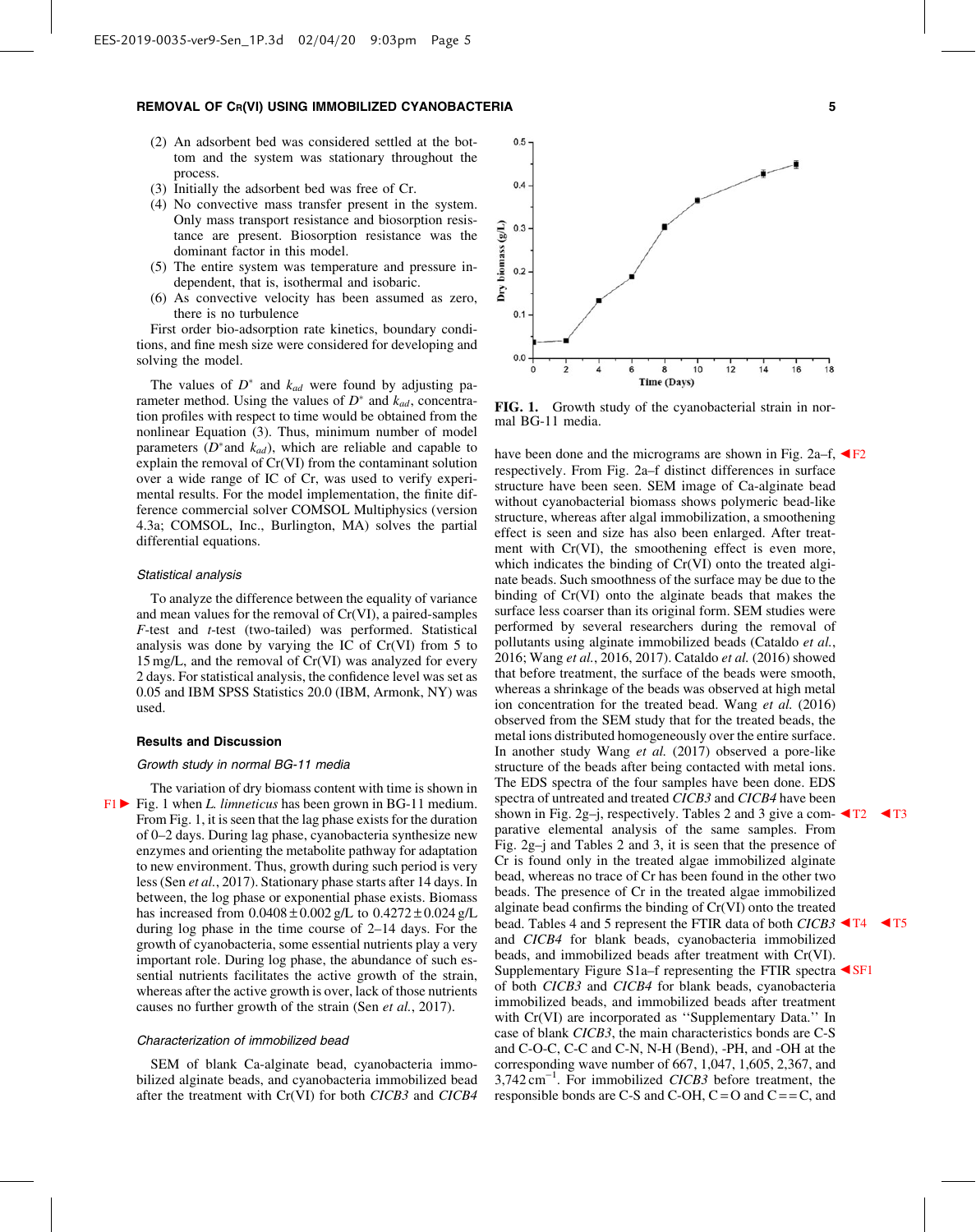6 SEN ET AL.



FIG. 2. (a–c) SEM images of blank Ca-alginate bead for *CICB3*, *CICB3* before treatment with Cr(VI), *CICB3* after treatment with Cr(VI); (d-f) SEM images of blank Ca-alginate bead for *CICB4*, *CICB4* before treatment with Cr(VI), *CICB4* after treatment with Cr(VI); (g, h) EDS spectra *CICB3* before and after the treatment with Cr(VI); (i, j) EDS spectra  $CICB4$  before and after the treatment with  $Cr(VI)$ . *CICB*, cyanobacteria immobilized calcium alginate bead; EDS, energy dispersive spectroscopy; SEM, scanning electron microscopy.

-PH at wavenumbers 667, 1,633, and  $2,358 \text{ cm}^{-1}$ , respectively. While for treated bead, the bonds present are C-N-C, P-O-C, and C-C, C-N and  $-OH$ , COO-, and  $-NH<sub>2</sub>$  at 416, 1,038, 1,420, 1,596, and 3,399 cm<sup>-1</sup> wavenumbers, respectively. Similarly for blank *CICB4*, the responsible functional groups are C-C, C-N and–OH, NH<sub>2</sub>, -PH, and N-H at wavenumbers 1,020, 1,420, 1,596, 2,367, and 3,296 cm<sup>-1</sup>, respectively. For untreated *CICB4*, C-N-C, P-O-C, -OH, COO-, -CH3 and -CH2, and -NH2 bonds are responsible at wavenumbers 462, 1,038, 1,438, 1,605, 2,925, and  $3,389 \text{ cm}^{-1}$ . While for treated bead, the peak of 1,438 and

 $3,389 \text{ cm}^{-1}$  are shifted to 1,429 and  $3,436 \text{ cm}^{-1}$ . Further, at wavenumbers 667, 1,652, and 2,367 cm<sup>-1</sup>, additional functional groups of C-N-C, COO-,  $-CH_3$ , and  $-CH_2$  are appeared in treated bead. In a study of Cd(II) removal using immobilized *Rhizomucor tauricus*, Kumar *et al.* (2009) found that the responsible groups for cadmium removal are –OH and -NH stretching, -CH stretching, and  $C = O$  groups. In another study on removal of heavy metal ions from drinking water by alginate-immobilized *Chlorella sorokiniana*, Petrovič and Simonič (2015) found the strongest absorption peak at 3,402 cm-<sup>1</sup> , which corresponds to the –OH stretching of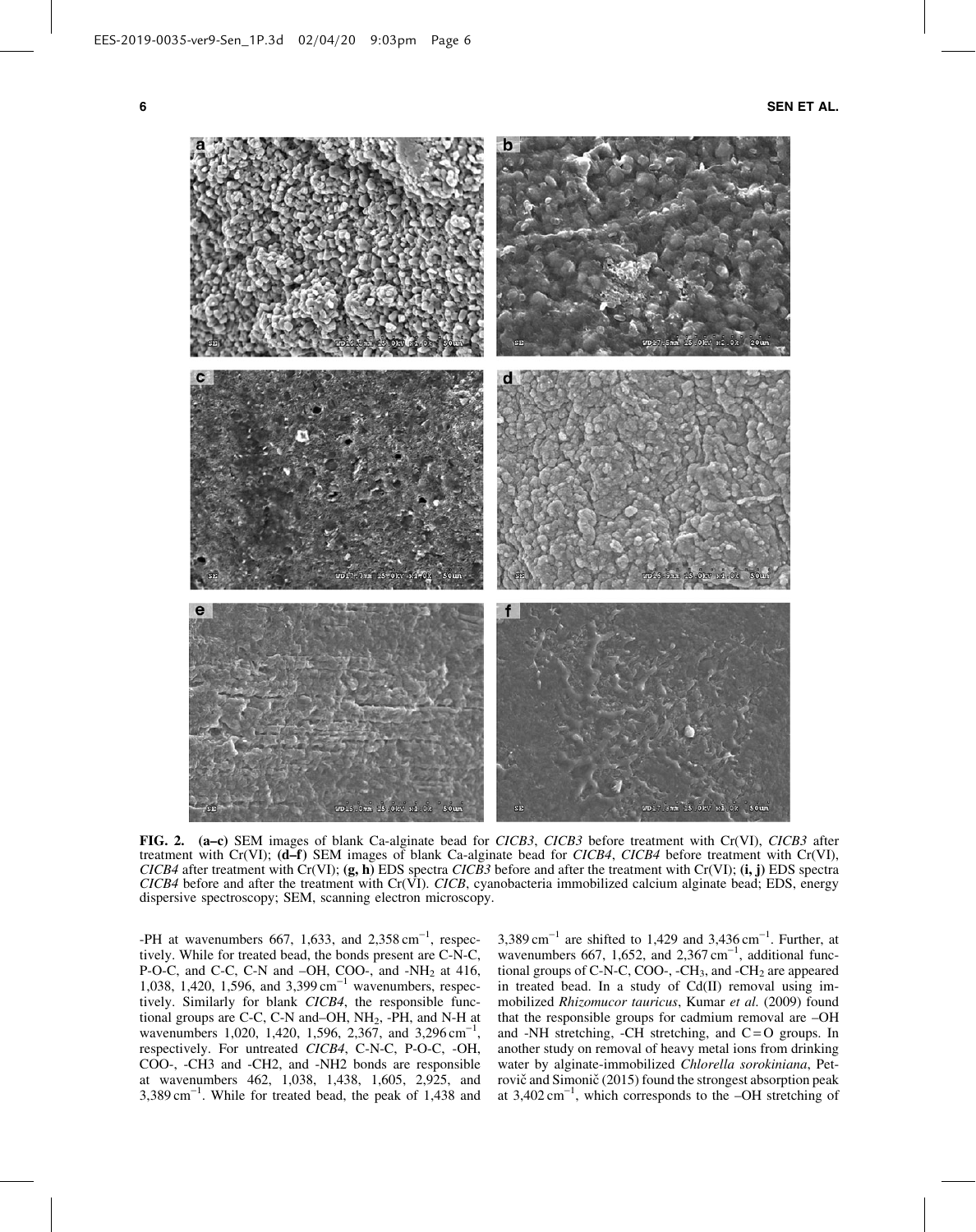

| TABLE 2. ENERGY DISPERSIVE SPECTROSCOPY ANALYSIS |
|--------------------------------------------------|
| OF (A) CYANOBACTERIA IMMOBILIZED ALGINATE BEADS  |
| AND (B) CYANOBACTERIA IMMOBILIZED BEAD           |
| OF CICB3 AFTER THE TREATMENT WITH CR(VI)         |
|                                                  |

| TABLE 3. ENERGY DISPERSIVE SPECTROSCOPY ANALYSIS |
|--------------------------------------------------|
| OF (A) CYANOBACTERIA IMMOBILIZED ALGINATE BEADS  |
| AND (B) CYANOBACTERIA IMMOBILIZED BEAD           |
| OF CICB4 AFTER THE TREATMENT WITH CR(VI)         |
|                                                  |

| CICB3 before<br>experiment (a) |        | CICB3 after<br>experiment (b) |        |  |  |
|--------------------------------|--------|-------------------------------|--------|--|--|
| Elemental line                 | $Wt\%$ | Elemental line                | $Wt\%$ |  |  |
| C K                            | 0.00   | C K                           | 0.59   |  |  |
| N K                            | 1.95   | N K                           | 3.51   |  |  |
| $\overline{O}K$                | 52.14  | OΚ                            | 65.14  |  |  |
| F K                            | 0.27   | F K                           | 3.51   |  |  |
| $Na\ K$                        | 0.46   | $Na\ K$                       | 0.00   |  |  |
| P K                            | 0.00   | P K                           | 2.91   |  |  |
| P L                            |        | P L                           |        |  |  |
| Cl K                           | 8.50   | Cl K                          | 3.79   |  |  |
| Cl L                           |        | ClL                           |        |  |  |
| $Ca\ K$                        | 23.29  | Ca K                          | 20.02  |  |  |
| Ca L                           |        | CaL                           |        |  |  |
| ZrL                            | 13.40  | Cr K                          | 0.53   |  |  |
| Zr M                           |        | CrL                           |        |  |  |
| Total                          | 100.00 | Total                         | 100.00 |  |  |

| CICB4 before<br>experiment (a) |        | CICB4 after<br>experiment (b) |        |  |  |
|--------------------------------|--------|-------------------------------|--------|--|--|
| Elemental line                 | $Wt\%$ | Elemental line                | $Wt\%$ |  |  |
| C K                            | 0.00   | C K                           | 0.73   |  |  |
| N K                            | 0.00   | N K                           | 3.99   |  |  |
| O K                            | 59.88  | $\overline{O}K$               | 61.04  |  |  |
| $Na\ K$                        | 0.45   | F K                           | 0.00   |  |  |
| P K                            | 3.39   | $Na\ K$                       | 0.86   |  |  |
| PL                             |        | Si K                          | 4.75   |  |  |
| Cl K                           | 13.91  | Si L                          |        |  |  |
| Cl L                           |        | P K                           | 0.00   |  |  |
| $Ca\ K$                        | 22.19  | PL                            |        |  |  |
| CaL                            |        | K K                           | 0.88   |  |  |
| Fe K                           | 0.18   | K L                           |        |  |  |
| Fe L                           |        | $Ca\ K$                       | 17.16  |  |  |
| Total                          | 100.00 | CaL                           |        |  |  |
|                                |        | Cr K                          | 0.60   |  |  |
|                                |        | CrL                           |        |  |  |
|                                |        | Zr L                          | 10.00  |  |  |
|                                |        | Zr M                          |        |  |  |
|                                |        | Total                         | 100.00 |  |  |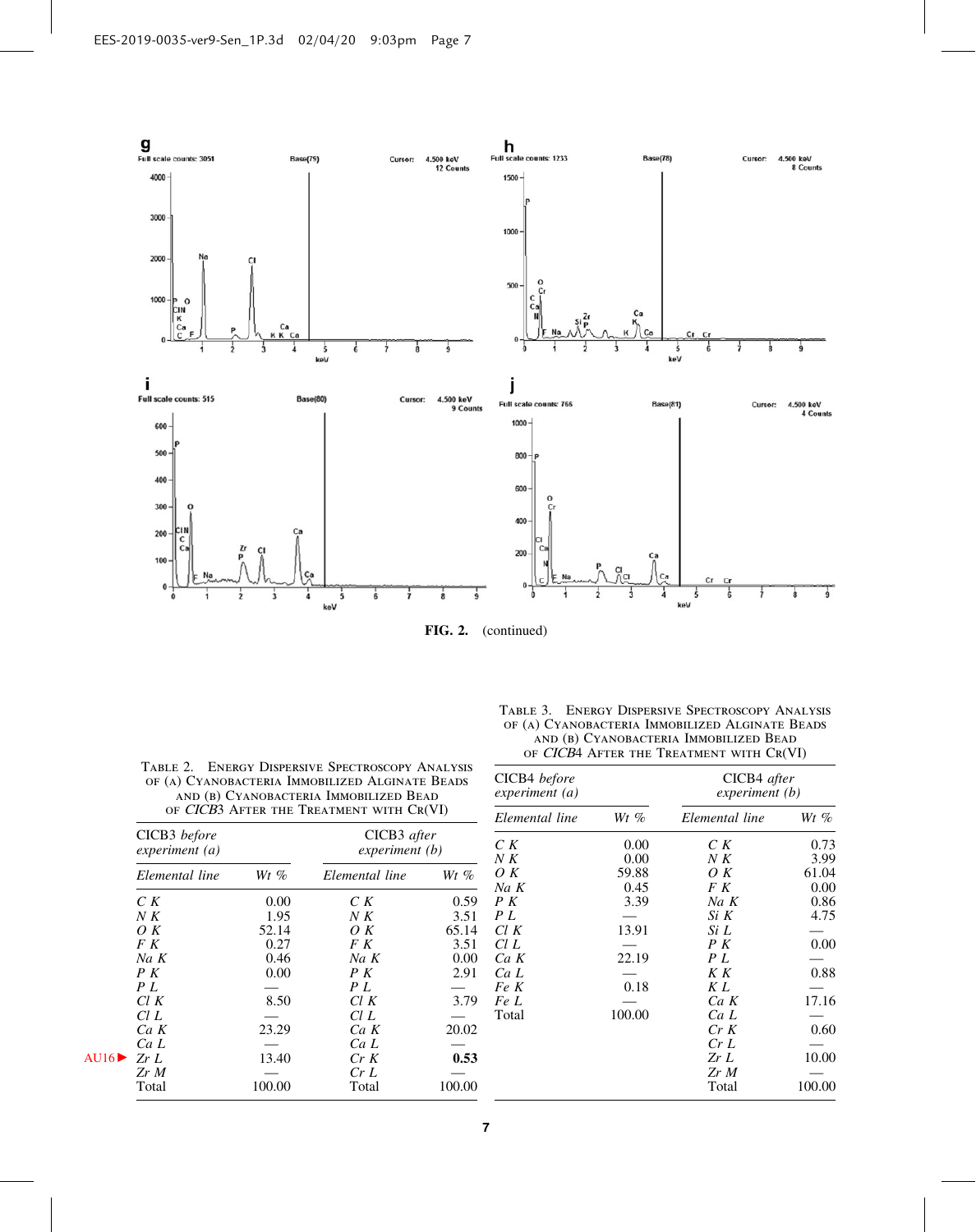|  |                                                                                         |  |  |  |  | TABLE 4. FOURIER TRANSFORM INFRARED ANALYSIS OF (A) BLANK CA-ALGINATE BEAD, (B) ALGAE IMMOBILIZED |  |
|--|-----------------------------------------------------------------------------------------|--|--|--|--|---------------------------------------------------------------------------------------------------|--|
|  | ALGINATE BEADS, AND (C) ALGAE IMMOBILIZED BEAD OF CICB3 AFTER THE TREATMENT WITH CR(VI) |  |  |  |  |                                                                                                   |  |

| $CICB3$ blank beads (a) |                          |                        | $CICB3$ before experiment (b) | CICB3 after experiment $(c)$ |                                     |  |  |
|-------------------------|--------------------------|------------------------|-------------------------------|------------------------------|-------------------------------------|--|--|
| <i>Frequency range</i>  | <i>Functional groups</i> | <i>Frequency range</i> | <i>Functional groups</i>      | <i>Frequency range</i>       | <i>Functional groups</i><br>$C-N-C$ |  |  |
| 667                     | $C-S, C-O-C$             | 667                    | C-S, C-OH                     | 416                          |                                     |  |  |
| 1,047                   | $C-C. C-N$               | 1.633                  | $C = 0, C = C$                | 1,038                        | $P-O-C, C-C$                        |  |  |
| 1,605                   | $N-H$ (Bend)             | 2,358                  | -PH                           | 1.420                        | $C-N$ , $-OH$                       |  |  |
| 2,367                   | -PH                      |                        |                               | 1,596                        | COO <sup>2</sup>                    |  |  |
| 3,742                   | -OH                      |                        |                               | 3,399                        | $-NH2$                              |  |  |

hydroxyls, indicating the presence of these groups on the biosorbent. The region  $3,600-3,300 \text{ cm}^{-1}$ , next to the O–H vibrations, showed the characteristic bands for N–H stretching vibrations, present in algal biomass. Besides, several other functional groups were identified, such as C–H bending of the aliphatic functional group  $(2,924-2,854 \text{ cm}^{-1})$  and C–C stretching vibrations of the aromatic ring  $(1,419 \text{ cm}^{-1})$ , while C–N stretching of aromatics and C–O stretching of alcohols and carboxylic acids were found in the region of  $1,265-1,319 \text{ cm}^{-1}$ . In the region between  $1,800$  and  $1,500 \text{ cm}^{-1}$ , the characteristic bands for proteins were seen, more specifically  $C = O$  stretching vibrations of peptide bonds typical of amide-I bands and N–H bending vibrations characteristic of amide-II bands. The strongest peak in this area was found at  $1,604 \text{ cm}^{-1}$ , reflecting the amines and amides of algal biomass. On the contrary, the C–O stretching vibrations of alcohols, carboxylic acids, and carbohydrate of polysaccharides of both algal biomass and alginate were noticed in the region between  $1,026$  and  $1,087$  cm<sup>-1</sup>. From the stability analysis, it has been found that the efficacies of the beads in removal of Cr(VI) has remained same up to 7 weeks. To measure the strength, five similar compression tests have been carried out and the average value of the breaking stress has been found as 0.2197 Mpa.

#### Immobilization of L. limneticus

Effect of input factors on immobilization of cyanobacterial biomass onto calcium alginate bead

*Effect of pH on immobilization.* While concentrations of sodium alginate (20 g/L), calcium chloride (29.4 g/L), and algal biomass (0.957 g/L) have been kept constant during immobilization of test strain, pH has been varied as 5, 7, 9, and 11 separately. The variation of removal of Cr(VI) using  $F3$  beads prepared at various pH condition is shown in Fig. 3. Removal of Cr(VI) has increased from  $4.52\% \pm 0.14\%$  to  $18.52\% \pm 0.57\%$  with increase in pH from 5 to 9. However, with further increase in pH, there is a decrease in removal of Cr(VI). At pH 11, removal obtained is only  $13.35\% \pm 0.41\%$ . Therefore, optimum pH for immobilization has been found to be 9. With the increase in pH from 5 to 9, there is increase in adsorption of metal ions per unit weight of biosorbent. When the pH of the medium is in acidic range, there is an adverse effect on biosorption capacity. For further increase in pH up to 11, the removal is comparatively low. The reason behind the phenomena may be less availability of Cr(VI) in the solution due to the formation of complex compound in presence of other anion group (Sen *et al.*, 2017).

Effect of pH on removal of mercury, cadmium, and lead was studied by Bayramoğlu et al. (2006). According to their study, the dependency of metal biosorption on pH is associated with both the functional groups present in the cell wall of the biosorbent and the chemistry of the metals in solution. The ionization state of the different functional group and the solubility of the metals strongly depend on the solution pH. The negatively charged carboxylate and phosphate ions allow the microbial cells to bind cations. The maximum biosorption capacity was found in between the pH of 5 and 6 (Bayramoğlu *et al.*, 2006). In another study Feng and Aldrich  $(2004)$  showed that the optimum pH for the removal of  $Cu(II)$ and Pb(II) is in the range of 5.8–8.5.

*Effect of concentration of sodium alginate on immobilization.* Concentration of sodium alginate was maintained at 20, 30, and 40 g/L, keeping other immobilization parameters such as concentrations of calcium chloride, algal biomass, and pH constant at 29.4 g/L, 0.957 g/L, and 9, respectively. The beads have been tested for Cr(VI) removal. The removal is strongly dependent on sodium-alginate concentration. The removal decreases from  $18.52\% \pm 0.57\%$  to  $2.25\% \pm 0.11\%$ , when sodium-alginate concentration increases from 20 to 40 g/L. At 30 g/L sodium alginate concentration, the removal is minimum  $(1.98\% \pm 0.06\%)$ . Therefore,  $20 \text{ g/L}$  has been

Table 5. Fourier Transform Infrared Analysis of (a) Blank Ca-Alginate Bead, (b) Algae Immobilized Alginate Beads, and (c) Algae Immobilized Bead of CICB4 After the Treatment with Cr(VI)

| $CICB4$ blank beads (a) |                   |                        | $CICB4$ before experiment (b)     | $CICB4$ after experiment (c) |                                   |  |  |
|-------------------------|-------------------|------------------------|-----------------------------------|------------------------------|-----------------------------------|--|--|
| <i>Frequency range</i>  | Functional groups | <i>Frequency range</i> | Functional groups Frequency range |                              | <i>Functional groups</i><br>$C-S$ |  |  |
| 1,020                   | $C-C$             | 462                    | $C-N-C$                           | 667                          |                                   |  |  |
| 1,420                   | $C-N.$ -OH        | 1,038                  | $P-O-C$                           | 1,038                        | $P-O-P, C-N$                      |  |  |
| 1,596                   | NH <sub>2</sub>   | 1,438                  | -OH                               | 1.429                        | $-OH$                             |  |  |
| 2,367                   | -PH               | 1,605                  | $COO^{-}$                         | 1.652                        | $C=O$                             |  |  |
| 3,296                   | $N-H$             | 2,925                  | $-CH3$ $-CH2$                     | 2,367                        | -PH                               |  |  |
|                         |                   | 3,389                  | $-NH2$                            | 3,436                        | $-NH2$                            |  |  |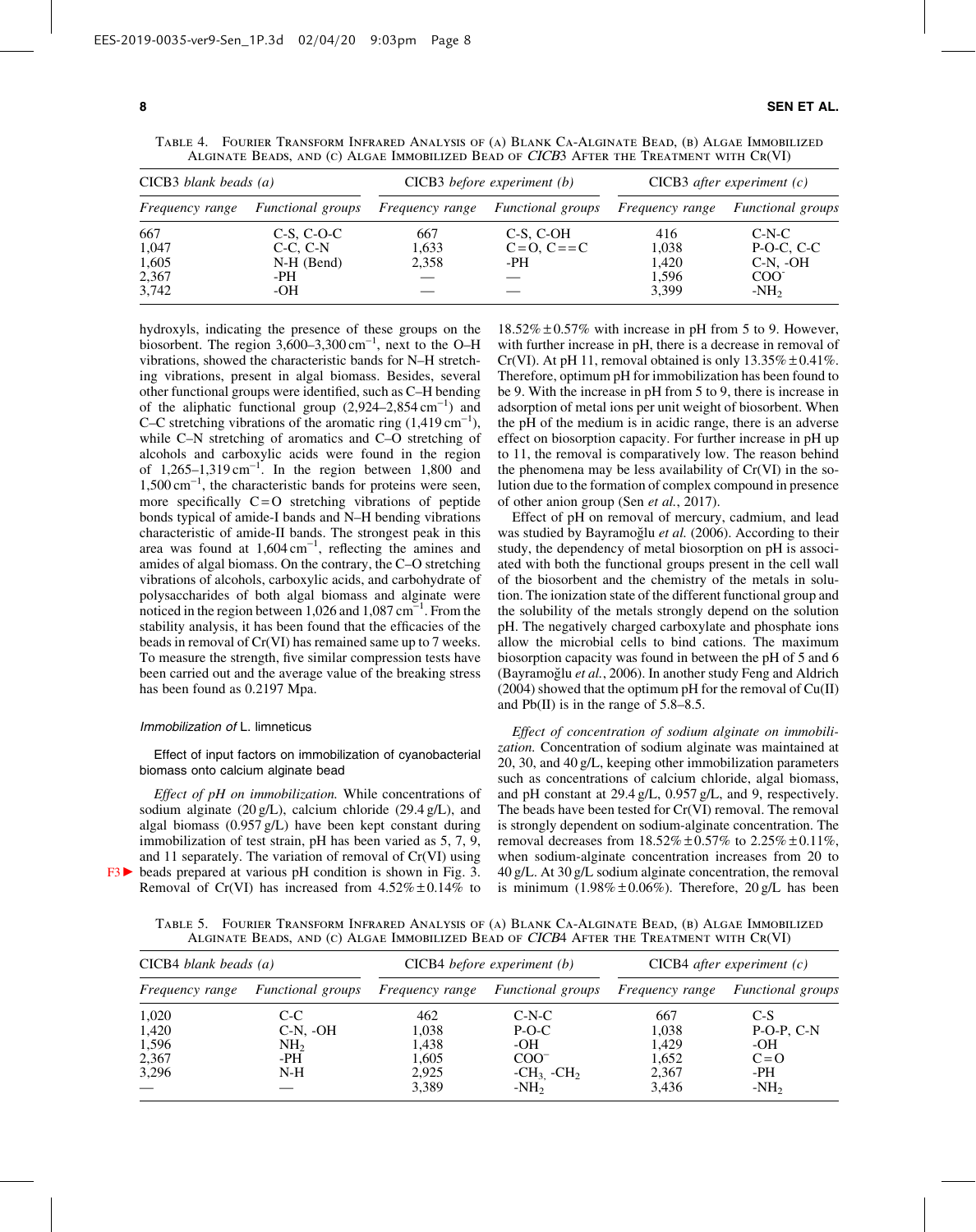

FIG. 3. The variation of removal of Cr(VI) for different pH.

taken as optimum concentration of sodium alginate. This may be due to the adverse effect of higher concentration of sodium alginate during preparation of calcium alginate bead.

*Effect of concentration of calcium chloride on immobilization.* Concentration of calcium chloride was varied as 14.7, 29.4, and 44.1 g/L, keeping other immobilization parameters such as concentrations of sodium alginate, algal biomass, and pH constant at 20 g/L, 0.957 g/L, and 9, respectively. To examine Cr(VI) removal efficacy, the same method has been followed as described above and it is seen that calcium chloride concentration has prominent effect on the removal of Cr(VI). The removal increases from  $14.15\% \pm 0.44\%$  to  $18.52\% \pm 0.57\%$  when calcium chloride concentration increases from 14.7 to 29.4 g/L. However, further increase in calcium chloride concentration results in decrease in removal of Cr(VI). At 44.1 g/L calcium chloride, removal obtained is only  $7.36\% \pm 0.23\%$ . Therefore, 29.4 g/L has been taken as optimum concentration of calcium chloride.

*Effect of concentration of cyanobacterial biomass on immobilization.* Concentration of algal biomass has been varied as 0.957, 1.914, and 2.871 g/L, keeping other immobilization parameters such as concentrations of sodium alginate, calcium chloride, and pH constant at 20 g/L, 29.4 g/L, and 9, respectively. It is observed that algal biomass concentration has pronounced effect on removal of Cr(VI). The removal increases from  $18.52\% \pm 0.57\%$  to  $19.43\% \pm 0.53\%$ and then to  $20.52\% \pm 0.64\%$  when algal biomass concentration varies as 0.957, 1.914, and 2.871 g/L. More the cyanobacterial biomass, the more will be the functional groups as present in cell wall, and hence, more will be the removal of Cr(VI). Therefore, the optimum condition for immobilization by varying one parameter at a time has been found to be  $CaCl<sub>2</sub>·2H<sub>2</sub>O$ : 29.4 g/L, sodium alginate: 20 g/L, cyanobacterial biomass: 2.871 g/L, and pH: 9. Sample obtained at optimum condition is termed as *CICB1*. The removal of  $Cr(VI)$  obtained using *CICB1* is  $20.92 \pm 0.72\%$ . Similar experiment on increasing metal removal process with the increase in biomass dosage was reported by Chhikara and Dhankhar (2008). They studied biosorption of Cr(VI) using immobilized *Aspergillus niger* for different amount of biomass dosage ranging from 0.1 to 1.2 g. The study revealed that up to 1 g biomass dosage, the uptake of Cr(VI) increased significantly and beyond that, the removal became stationary. Thus, 1 g was chosen as optimum dosage.

#### Variation of removal of Cr(VI) with time for different IC

The comparative study on removal of Cr(VI) between *CICB2*, *CICB3*, and *CICB4* indicates that the removal is maximum  $(89.8\% \pm 2.81\%)$  for *CICB2* in comparison with *CICB3* (44.82%  $\pm$  1.40%) and *CICB4* (48.89%  $\pm$  1.52%). This is because in the case of *CICB2*, higher amount of algal biomass (7 g/L) was used in comparison with the other two beads. More the algal biomass, the more is the availability of binding site and possibility of binding. However, between *CICB3* and *CICB4*, *CICB4* gives more removal. This may be due to the presence of more amount of BG-11 medium in *CICB4*. Although *CICB2* shows higher removal in comparison to the other two beads, from the economic point of view, it is better to use *CICB3* and *CICB4*, as these two beads require lower cyanobacterial dosage. Thus, in the present study, these two beads (*CICB3* and *CICB4*) have been chosen for further analysis.

Further, to examine the efficacy of *CICB*, removal of Cr(VI) using only alginate beads (abiotic control) and free cyanobacterial strain without immobilization (biotic control) have been investigated. From the experiment, it has been observed that  $0.53\% \pm 0.002\%$ ,  $0.72\% \pm 0.002\%$ , and  $0.73\% \pm 0.001\%$  Cr(VI) have been removed using blank alginate beads with 5 mg/L initial Cr(VI) concentration after 4, 8, and 12 days, respectively, whereas under identical operating conditions, free cyanobacterial strain without immobilization can remove  $21.02\% \pm 0.032\%$ ,  $37.23\% \pm$ 0.43%, and 43.11% $\pm$ 0.083% Cr(VI) from the solution for same period of time. However, in the current study,  $39.22\% \pm$ 1.063%, 56.03% – 2.085%, and 60.77% – 2.082% Cr(VI) were removed using *CICB3* and  $44.76\% \pm 1.013\%$ , 64.35%  $\pm$ 2.023%, and  $82.81\% \pm 3.051\%$  Cr(VI) were removed using *CICB4* under the same operating condition.

The variation of removal with time for different ICs using *CICB3* has been shown in Fig. 4a. From Fig. 4a, it is seen that  $\blacktriangleleft$  F4 with increase in IC from 5 to 15 mg/L, the removal decreases from  $75.63\% \pm 2.36\%$  to  $41.78\% \pm 1.30\%$  for 20 days of operation. This suggests that removal process is not diffusion controlled, but kinetically controlled. Maximum removal of  $75.63\% \pm 2.36\%$  is obtained with  $5 \text{ mg/L}$  IC. The rate of removal is more for initial 4 days and after that, the removal becomes almost constant. The variation of removal with time for different ICs for *CICB4* has been shown in Fig. 4b. From Fig. 4b, it is seen that removal increases with decrease in concentration. When IC increases from 5 to 15 mg/L, removal of Cr(VI) decreases from  $85.78\% \pm 2.66\%$  to 55.98%  $\pm$  1.13% for 20 days of operation. This suggests that bulk diffusion resistance is negligible for the system. As the removal of Cr(VI) is significantly affected with the varying IC, it can be stated that, for this system, the resistance due to kinetic parameter plays the dominant role, and by altering such kinetic parameter, the rate of reaction can be controlled. Thus, the removal process is not diffusion controlled, but kinetically controlled (Treybal, 1980). However, higher removal at lower concentration of Cr(VI) may be due to the presence of sufficient amount of immobilized bioremediant (100 g/L in each case) and when the IC increases, the ratio of the sorptive surface to the Cr(VI) ion concentration becomes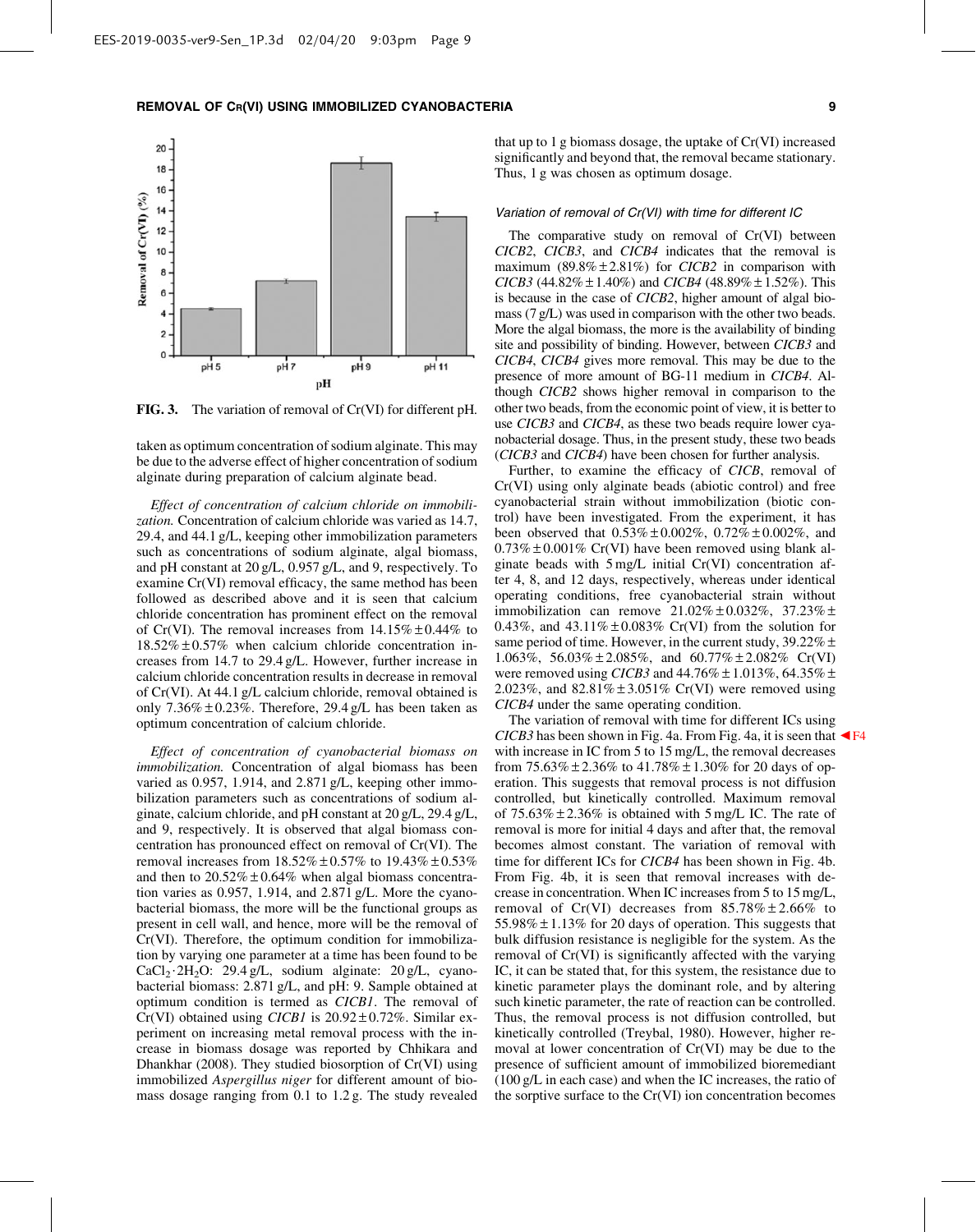

FIG. 4. (a) The variation of removal with time for different initial concentration of Cr(VI) using *CICB3*. (b) The variation of removal with time for different initial concentration of Cr(VI) using *CICB4*.. (c) The experimental and model predicted results of removal of Cr(VI) for different initial concentration of Cr(VI) for *CICB3.* (d) The experimental and model predicted results of removal of Cr(VI) for different initial concentration of Cr(VI) for *CICB4.*

less, which results in a decrease in removal (Chhikara and Dhankhar, 2008). Chhikara and Dhankhar (2008) showed that with the increase in Cr(VI) concentration up to 100 mg/L, the removal gradually decreased, and after that, there was a sharp decrease in removal. Further, it was seen that the initial rate of Cr(VI) removal is high up to 4 days of operation. The rate became slow after 4 days and the removal became almost invariant with time. The biosorption is a fast process, and thus, initially biosorption is the only mechanism for metal removal. For biosorption, surface molecules can have a saturation level, after which no more metallic ions can be adsorbed. During bioaccumulation, the metal ions get inside the cell cytoplasm by some metabolism leaving biosorption site vacant. For accumulation of metal, an efflux mechanism can be functioning at a certain metal concentration preventing accumulation of more metal (Velasquez and Dussan, 2009). For lower IC, biosorption as well as bioaccumulation may be taking place, whereas for higher IC of 10 and 15 mg/L, the active sites of cell have been occupied by metal ions through biosorption, and since bioaccumulation is slow process, it may not happen so quickly, and thus, removal becomes invariant with time. Therefore, the constant removal after 12 days may be attributed to the continuous biosorption and desorption processes by immobilized microalgae with Cr(VI).

It has been observed from the statistical analysis that for *CICB3*, there is no significant difference between the mean values of percentage removal with increase in time since  $p > 0.05$ , and there is a difference between the values of percentage removal with increase in concentration of chromium from 5 to 15 mg/L ( *p* < 0.05). However, for *CICB4*, statistical analysis results reveal that there is no significant difference between the values of percentage removal from days 0 to 10; but there is a significant difference between days 0 and 12 and later on  $(p<0.05)$ . Also, it has been seen that there is a significant difference between the mean values of percentage removal with increase in IC of chromium from 5 to 15 mg/L.

### Mathematical modeling

Optimization of model parameters. In this study, only one equation of transient diffusive mass transport equation is considered. The equation is nonlinear with two unknown parameters, diffusivity  $(D^*)$ , and biosorption capacity  $(k_{ad})$ of Cr(VI). So, the practical situation cannot be solved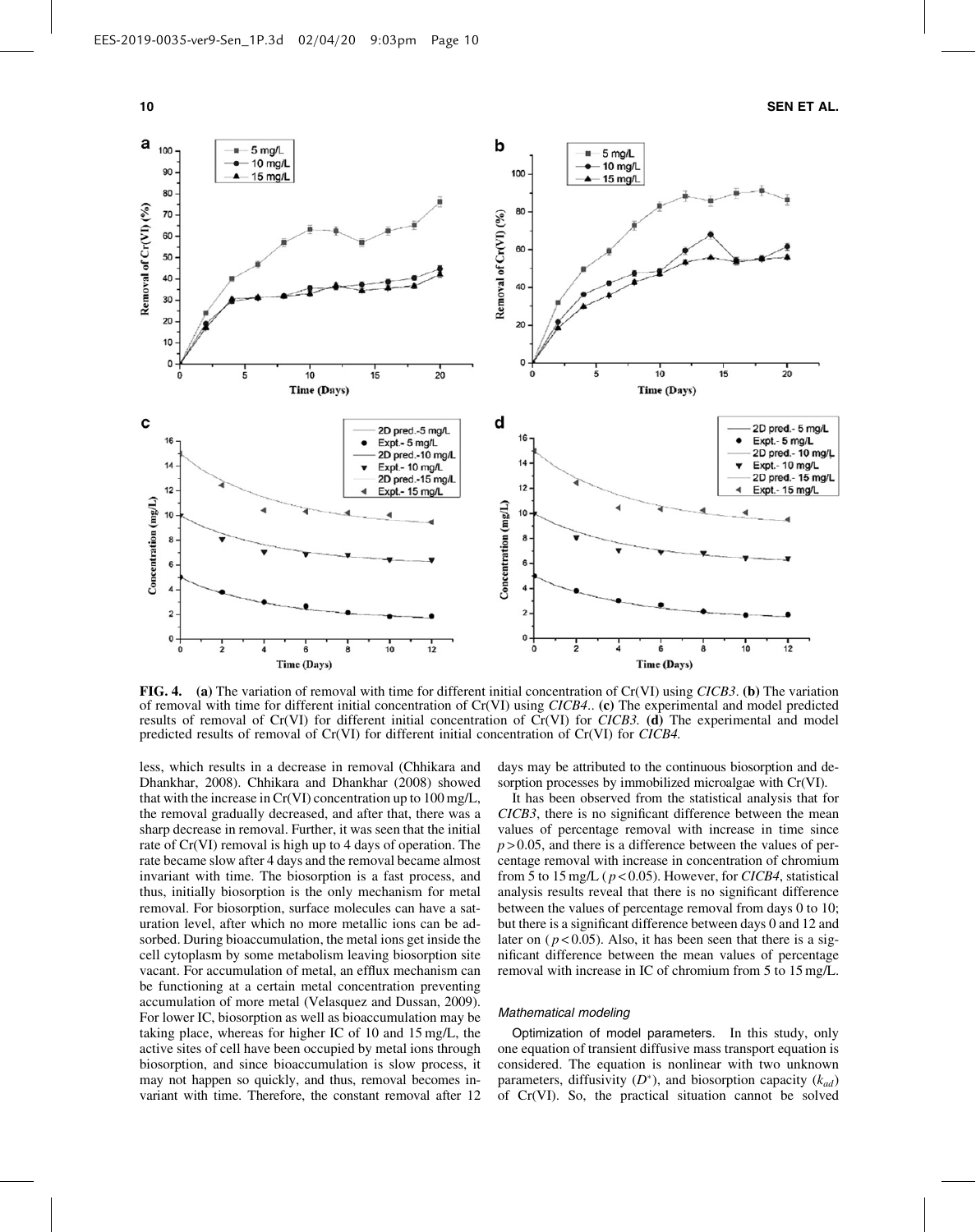easily. Regression method is considered with practical knowledge of diffusivity of the component in liquid medium in the range of  $10^{-9}$  m<sup>2</sup>/s. During the process of solving, transport of diluted species is considered, within which the backward differentiation formula (BDF) solver, an implicit solver, is used with an absolute concentration tolerance  $10^{-5}$ mg/L to study the concentration profile of Cr(VI). After so many iterations by changing the values of  $D^*$  and  $k_{ad}$ , the reasonable values have come out and these are  $3 \times 10^{-9}$  m<sup>2</sup>/s and 1.494 m/s, respectively.

Model validation. The values of  $D^*$   $(3 \times 10^{-9} \text{ m}^2/\text{s})$  and *kad* (1.494 m/s), obtained through a trial and error method, were used to solve Equation (3) to get concentration profile with time for both *CICB3* and *CICB4*. The experimentally observed and model predicted concentration-time histories of Cr(VI) for solution of different IC in the range of 5–15 mg/L are represented in Fig. 4c and d, when treated with *CICB3* and *CICB4*, respectively. From Fig. 4c, it is seen that the simulated data match well with experimental ones with average relative deviation of 3.54%, 2.97%, and 3.19% for solution of 5, 10, and 15 mg/L, respectively. Similarly, from Fig. 4d, average relative deviation of 3.84%, 3.01%, and 3.22% reconfirms the suitability of the model to predict the concentration profile with time for Cr(VI) solution of 5, 10, and 15 mg/L, respectively.

For developing the model, few assumptions were considered. These assumptions, on the contrary, can be thought as limitations of the modeling. They are listed as follows:

- (a) The experimental results are validated with the model prediction at different ICs, while the concentration distribution of Cr(VI) at different space of the biosorption reactor has not been addressed.
- (b) The *L. limneticus* strain was immobilized in calcium alginate bead (polymeric matrix) and was kept at the bottom inside the conical flask, considered as batch reactor for removal of Cr(VI). The bed size may not remain constant throughout the reaction time due to the minute enlargement of the alginate beads. However, to simplify the model, the adsorbent bed was assumed to remain same as a bunch of particles having equal size with uniform porosity during the reaction time.
- (c) Hydrodynamic model prediction makes an important role for optimization of process parameter and designing a biosorption reactor in cost-effective way. This study was not incorporated here.
- (d) Further, no convective mass transfer has been assumed in the system. Only mass transport resistance and biosorption resistance are present. Biosorption resistance was the dominant factor in this model.

# Conclusion

The effectiveness of alginate immobilized *L. limneticus* in remediation of Cr(VI) has been assessed. Four different methods were followed for immobilization. Input variables such as pH, concentrations of sodium alginate, calcium chloride, and cyanobacterial dose have significant effect on the efficacy of bead in removal of Cr(VI). The maximum dose of cyanobacterial biomass was used in preparation of *CICB2* and it showed maximum removal efficacy. EDS study confirms the existence of Cr(VI) in the alginate immobilized biomass after treatment with Cr(VI) laden wastewater. Removal of Cr(VI) was seen inversely related with IC when *CICB3* and *CICB4* were used as bioremediant. Two types of mass transport, molecular or diffusive transport and convective transport, were discussed using CFD model. The predominance of molecular or diffusive transport over convective transport was observed. The simulated data matched quite well with experimental ones. Thus, it can be stated that alginate immobilized *L. limneticus* can effectively be used for Cr(VI) removal. However, based on the cited work in the literature and recent articles, the present study has envisaged the following scope for future work in the context of abatement of Cr(VI), such as (1) finding out suitability and feasibility of using the present microalgal strains for removal of Cr(VI) from real industrial wastewater; (2) implementation of the test strains for removal of Cr(VI) in a continuous flow reactor; (3) scaling-up of reactor suitable for industrial use; (4) prediction of the concentration distribution of Cr(VI) at different space of the biosorption reactor using mathematical model; and finally, (5) exploration of different immobilization matrix in place of alginate only.

# Nomenclature  $\blacktriangleleft$  AU10

- $C^*$  = concentration at any time (mg/L)
- $C_e$  = equilibrium concentration (mg/L)
- $D^*$  = diffusivity of chromium element within the solution  $(m^2/s)$
- $k_{ad}$  = rate constant (second<sup>-1</sup>)
- *S* = generation term
- $t$  = contact time (days)

 $U^*$  = convective velocity (m/s)

#### Author Disclosure Statement

No competing financial interests exist.

# Funding Information and AU11

Authors are grateful to National Institute of Technology Durgapur, Durgapur, India for providing financial support for the research activities.

#### Supplementary Material

Supplementary Figure S1

#### References and all the AU12

- Ahalya, N., Ramachandra, T.V., and Kanamadi, R.D. (2003). Biosorption of heavy metals. *Res. J. Chem. Environ.* 7, 71.
- Ahluwalia, S.S., and Goyal, D. (2007). Microbial and plant derived biomass for removal of heavy metals from wastewater. *Bioresour. Technol.* 98, 2243.
- Anjana, K., Kaushik, A., Kiran, B., and Nisha, R. (2007). Biosorption of Cr(VI) by immobilized biomass of two indigenous strains of cyanobacteria isolated from metal contaminated soil. *J. Hazard. Mater*. 148, 383.
- Baltrėnaitė, E., Lietuvninkas, A., and Baltrėnas, P. (2018). Biogeochemical and engineered barriers for preventing spread of contaminants. *Environ. Sci. Poll. Res.* 25, 5254.
- Baltrėnas, P., Baltrėnaitė, E., Kleiza, J., and Švedienė, J. (2016). A biochar-based medium in the bio-filtration system: Removal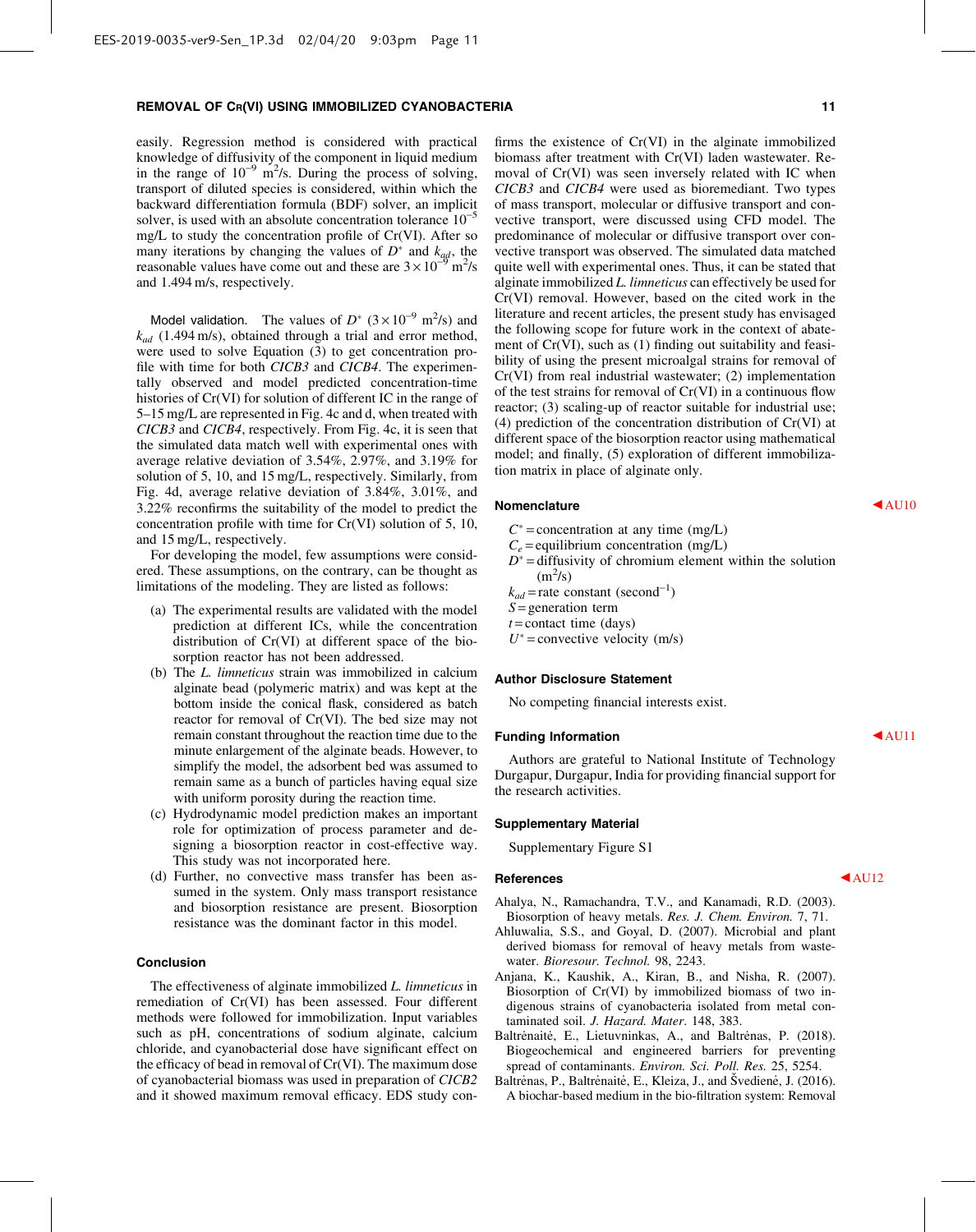efficiency, microorganism propagation and the medium penetration modeling. *J. Air Waste Manage. Assoc.* 66, 673.

- Bayramoğlu, G., Tuzun, I., Celik, G., Yilmaz, M., and Arica, M.Y. (2006). Biosorption of mercury(II), cadmium(II) and lead(II) ions from aqueous system by microalgae *Chlamydomonas reinhardtii* immobilized in alginate beads. *Int. J. Miner. Process*. 81, 35.
- Bhattacharyya, A., Dutta, S., De, P., Ray, P., and Basu, S. (2010). Removal of mercury(II) from aqueous solution using papain immobilized on alginate bead: Optimization of immobilization condition and modeling of removal study. *Bioresour. Technol.* 101, 9421.
- Blanch, H.W., and Clark, D.S. (2007). *Biochemical Engineering*, special Indian ed. New York: Marcel Dekker.
- Cataldo, S., Gianguzza, A., and Pettignano, A. (2016). Sorption of Pd(II) ion by calcium alginate gel beads at different chloride concentrations and pH. A kinetic and equilibrium study. *Arab. J. Chem.* 9, 656.
- Chatterjee, S., Dutta, S., Mukherjee, M., Ray, P., and Basu, S. (2015). Studies on removal of lead(II) by alginate immobilized bromelain (AIB). *Desalin. Water Treat*. 56, 409.
- Chhikara, S., and Dhankhar, R. (2008). Biosorption of Cr(VI) ions from electroplating industrial effluent using immobilized *Aspergillus niger* biomass. *J. Environ. Biol.* 29, 773.
- De-Bashan, L.E., and Bashan, Y. (2010). Immobilized microalgae for removing pollutants: Review of practical aspects. *Bioresour. Technol.* 101, 1611.
- Dutta, A., Zhou, L., Castillo, A., Carlos, O., and De Herdt, E. (2016). Cadmium(II), lead(II), and copper(II) biosorption on baker's yeast (*Saccharomyces cerevesiae*). *J. Environ. Engg.* 142, C6015002.
- AU13 Eroglu, E., Smith, S.M., and Raston, C.L. (2015). Application of various immobilization techniques for algal bioprocesses. In *Biomass and Biofuels from Microalgae*. Cham: Springer.
	- Feng, D., and Aldrich, C. (2004). Adsorption of heavy metals by biomaterials derived from the marine alga *Ecklonia maxima*. *Hydrometallurgy* 73, 1.
	- Gad, S.C. (1989). Acute and chronic systemic chromium toxicity. *Sci. Total Environ.* 86, 149.
	- Glaser, B., Baltrėnas, P., Kammann, C., Kern, J., and Baltrėnaitė, E. (2017). Editorial: Special issue on biochar as an option for sustainable resource management (EU COST Action TD1107 final publication). *J. Environ. Eng. Landsc.* 25, 83.
	- Gupta, V.K., and Rastogi, A. (2009). Biosorption of hexavalent chromium by raw and acid-treated green alga *Oedogonium hatei* from aqueous solutions. *J. Hazard. Mater.* 163, 396.
	- Hu, L., Liu, Y., Zeng, G., Chen, G., Wan, J., Zeng, Y., Wang, L., Wu, H., Xu, P., Zhang, C., and Cheng, M. (2017). Organic matters removal from landfill leachate by immobilized *Phanerochaetech rysosporium* loaded with graphitic carbon nitride under visible light irradiation. *Chemosphere* 184, 1071.
	- Hu, L., Zeng, G., Chen, G., Dong, H., Liu, Y., Wan, J., Chen, A., Guo, Z., Yan, M., Wu, H., and Yu, Z. (2016). Treatment of landfill leachate using immobilized *Phanerochaetech rysosporium* loaded with nitrogen-doped TiO<sub>2</sub> nanoparticles. *J. Hazard. Mater.* 301, 106.
	- Hu, L., Zhong, H., and He, Z. (2019). The cytotoxicities in prokaryote and eukaryote varied for CdSe and CdSe/ZnS quantum dots and differed from cadmium ions. *Ecotoxicol. Environ. Saf.* 181, 336.
	- Kumar, K.S., Dahms, H.U., Won, E.J., Lee, J.S., and Shin, K.H. (2015). Microalgae—A promising tool for heavy metal remediation. *Ecotoxicol. Environ. Saf.* 113, 329.
	- Kumar, K.K., Prasad, M.K., Sarma, G.V.S., and Murthy, C.V.R. (2009). Removal of Cd(II) from aqueous solution using

immobilized *Rhizomucor tauricus*. *J. Microbial. Biochem. Technol.* 1, 015.

- Kundu, N., Pal, M., and Saha, S. (2008 July). East Kolkata <AU14 Wetlands: A resource recovery system through productive activities. In *Proceedings of Taal 2007: The 12th World Lake Conference*. p. 868.
- Ma, Y., Zhong, H., and He, Z. (2019). Cr(VI) reductase activity locates in the cytoplasm of *Aeribacillus pallidus* BK1, a novel Cr(VI)-reducing thermophile isolated from Tengchong geothermal region, China. *Chem. Eng. J.* 371, 524.
- Markou, G., and Nerantzis, E. (2013). Microalgae for high-value compounds and biofuels, production: A review with focus on cultivation under stress conditions. *Biotechnol. Adv.* 31, 1532.
- Migahed, F., Abdelrazak, A., and Fawzy, G. (2017). Batch and continuous removal of heavy metals from industrial effluents using microbial consortia. *Int. J. Environ. Sci. Technol.* 14, 1169.
- Mukherjee, K., Saha, R., Ghosh, A., and Saha, B. (2013). Chromium removal technologies. *Res. Chem. Intermed.* 39, 2267.
- Ontañon, O.M., González, P.S., Barros, G.G., and Agostini, E. (2017). Improvement of simultaneous Cr(VI) and phenol removal by an immobilised bacterial consortium and characterisation of biodegradation products. *New Biotechnol.* 37, 172.
- Papageorgiou, S.K., Kouvelos, E.P., and Katsaros, F.K. (2008). Calcium alginate beads from *Laminaria digitata* for the removal of  $Cu^{+2}$  and  $Cd^{+2}$  from dilute aqueous metal solutions. *Desalination* 224, 293.
- Petrovič, A., and Simonič, M. (2015). The effect of carbon source on nitrate and ammonium removal from drinking water by immobilised *Chlorella sorokiniana*. *Int. J. Environ. Sci. Technol.* 12, 3175.
- Prabhakaran, D.C., Bolaños-Benitez, V., Sivry, Y., Gelabert, A., Riotte, J., and Subramanian, S. (2019). Mechanistic studies on the bioremediation of Cr(VI) using Sphingopyxis macrogoltabida SUK2c, a Cr(VI) tolerant bacterial isolate. *Biochem. Eng. J.* 150, 107292.
- Sen, S., Dutta, S., Guhathakurata, S., Chakrabarty, J., Nandi, S., and Dutta, A. (2017). Removal of Cr(VI) using a cyanobacterial consortium and assessment of biofuel production. *Int. Biodeter. Biodegrad*. 119, 211.
- Sen, G., Sen, S., Thakurta, S.G., Chakrabarty, J., and Dutta, S. (2018). Bioremediation of Cr(VI) using live cyanobacteria: experimentation and kinetic modelling. *J. Environ. Eng.* 144, 04018089.
- Shuler, M.L., and Kargi, F. (2008). *Bioprocess Engineering*. New Delhi: Prentice-Hall of India.
- Szekalska, M., Puciłowska, A., Szymańska, E., Ciosek, P., and Winnicka, K. (2016). Alginate: Current use and future perspectives in pharmaceutical and biomedical applications. *Int. J. Polym. Sci.* 2016.

Treybal, R.E. (1980). *Mass Transfer Operations*. New York. b AU15

- Upendar, G., Singh, S., Chakrabarty, J., Ghanta, K.C., Dutta, S., and Dutta, A. (2018). Sequestration of carbon dioxide and production of biomolecules using cyanobacteria. *J. Environ. Manage.* 218, 234.
- Velasquez, L., and Dussan, J. (2009). Biosorption and bioaccumulation of heavy metals on dead and living biomass of *Bacillus sphaericus*. *J. Hazard. Mater.* 167, 713.
- Wang, S., Vincent, T., Faur, C., and Guibal, E. (2016). Alginate and algal-based beads for the sorption of metal cations: Cu(II) and Pb(II). *Int. J. Mol. Sci.* 17, 1453.
- Wang, S., Vincent, T., Roux, J.C., Faur, C., and Guibal, E. (2017). Pd(II) and Pt(IV) sorption using alginate and algalbased beads. *Chem. Eng. J.* 313, 567.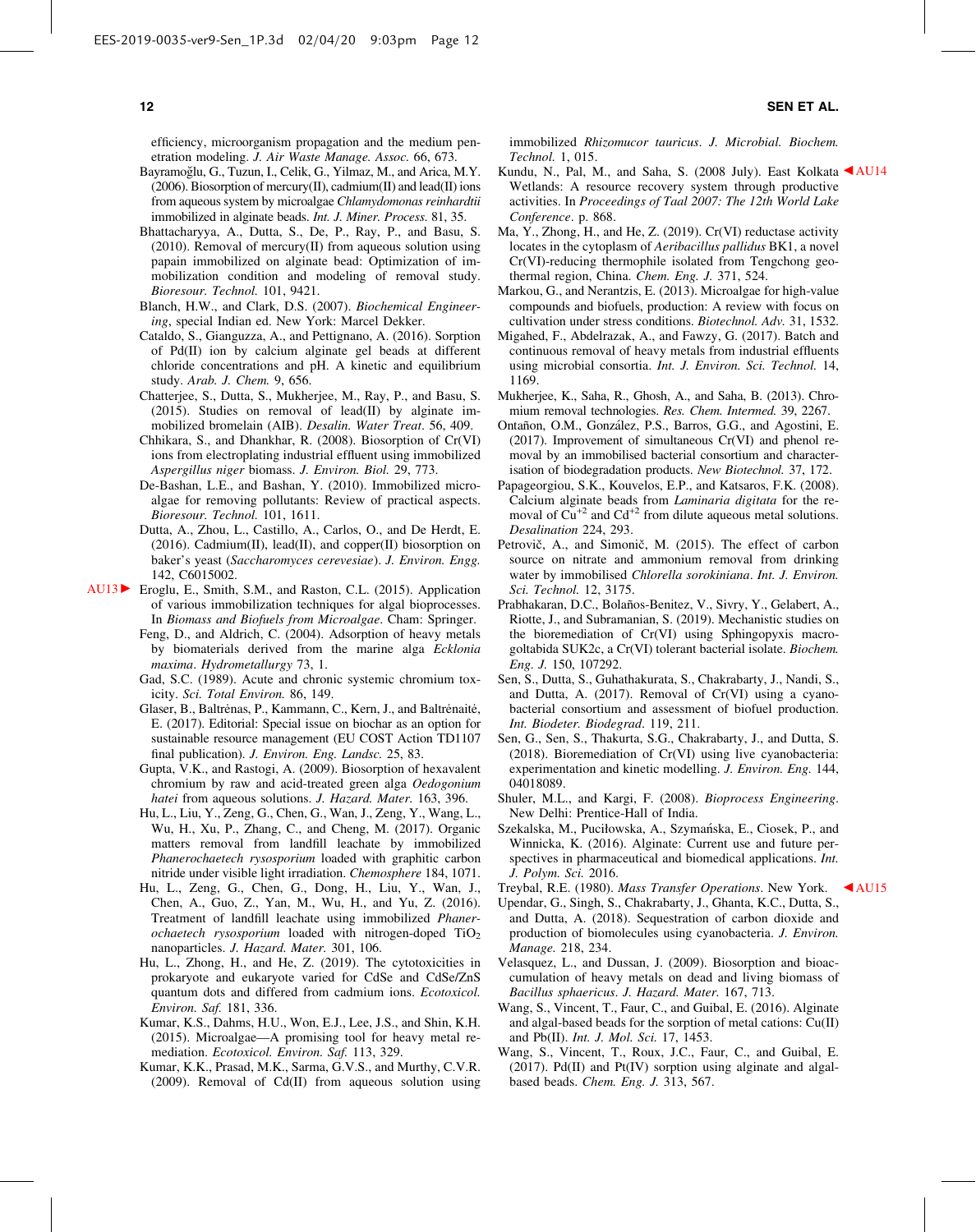

# Supplementary Data

SUPPLEMENTARY FIG. S1. (a) FTIR image of blank Ca-alginate bead for *CICB3*. (b) FTIR image of *CICB3* before treatment with Cr(VI). (c) FTIR image of *CICB3* after treatment with Cr(VI). (d) FTIR image of blank Ca-alginate bead for *CICB4*. (e) FTIR image of *CICB4* before treatment with Cr(VI). (f) FTIR image of *CICB4* after treatment with Cr(VI). *CICB*, cyanobacteria immobilized calcium alginate bead; FTIR, Fourier transform infrared.